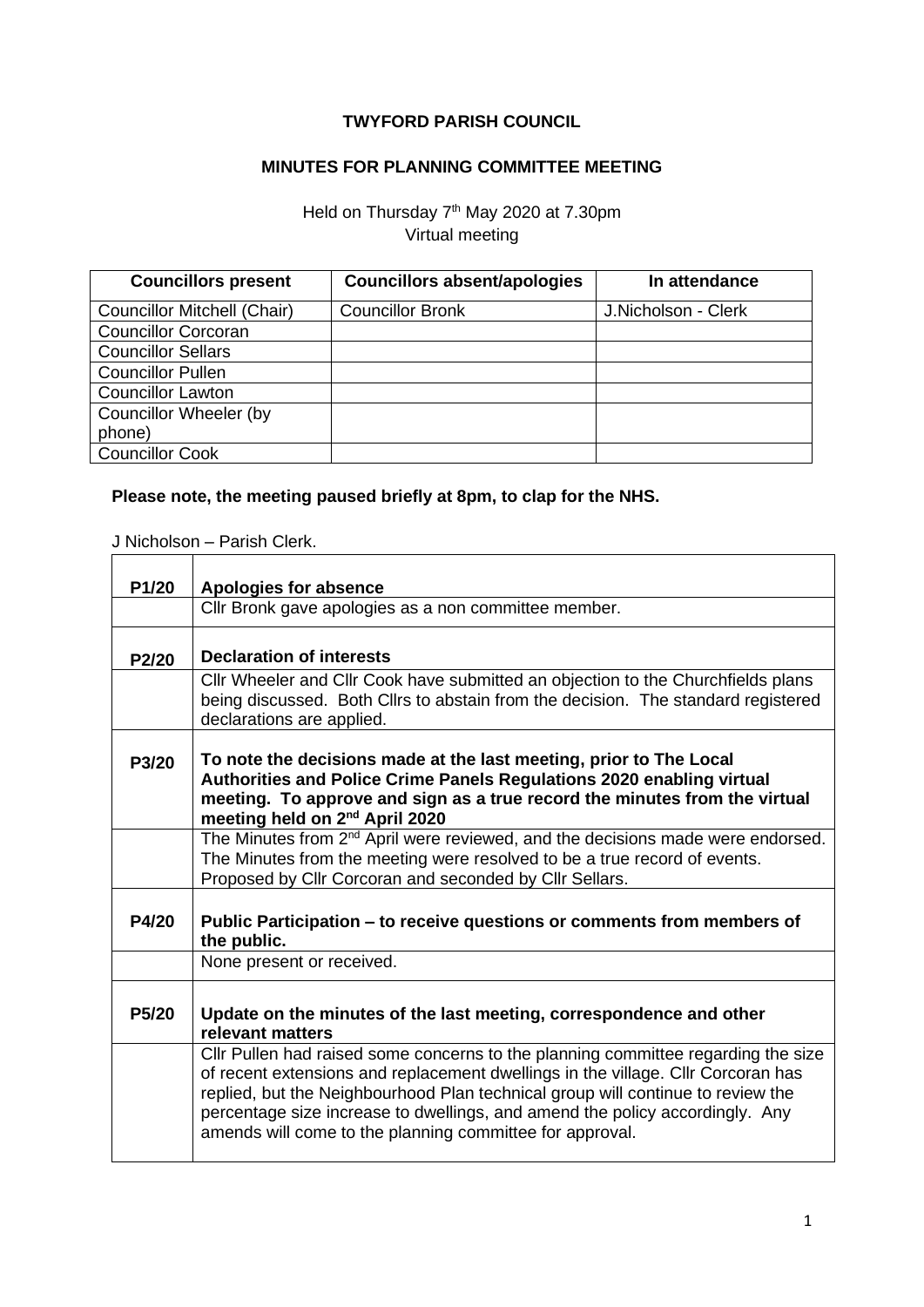|       | Cllr Lawton provided an update on Abbeyfields / Orchard Close. The Trustees                                                                                                                                                                                                                                                                                                         |  |
|-------|-------------------------------------------------------------------------------------------------------------------------------------------------------------------------------------------------------------------------------------------------------------------------------------------------------------------------------------------------------------------------------------|--|
|       | need to decide whether to hand over to receivers. The aim is to get the situation<br>finalised within 12 months.                                                                                                                                                                                                                                                                    |  |
| P6/20 | Review and adopt the terms of reference for the planning committee to<br>conduct business 2020 / 2021.                                                                                                                                                                                                                                                                              |  |
|       | The terms of reference were reviewed and adopted without amends for 2020<br>/2021. Proposed by Cllr Lawton and seconded by Cllr Cook.                                                                                                                                                                                                                                               |  |
| P7/20 | To review applications received, and agree comments on new planning<br>applications                                                                                                                                                                                                                                                                                                 |  |
|       | Proposed Detached Replacement Dwelling with Detached Single Garage<br><b>Planning Application</b>                                                                                                                                                                                                                                                                                   |  |
|       | 28 Churchfields Twyford SO21 1NN                                                                                                                                                                                                                                                                                                                                                    |  |
|       | Ref. No: SDNP/20/01416/FUL   Received: Fri 03 Apr 2020   Validated: Fri 03 Apr<br>2020   Status: Pending Consideration                                                                                                                                                                                                                                                              |  |
|       | The property plans were reviewed.                                                                                                                                                                                                                                                                                                                                                   |  |
|       | The new design for this plot does not overcome the objections and reasons for<br>refusal of the previous application in November 2017                                                                                                                                                                                                                                               |  |
|       | (SDNP/17/04754/FUL). Twyford Parish Council Planning Committee consider that<br>the plans for the property are in stark contrast to the Village Character Assessment<br>for that area.                                                                                                                                                                                              |  |
|       | The Planning Committee also have a number of material objections as follows:                                                                                                                                                                                                                                                                                                        |  |
|       | The large size of the dwelling in relation to the size of the plot<br>The position of the building on the plot and its' relationship to adjacent properties<br>The dominant size of the roof and its' pitch<br>The dominant design and position of the 2 balconies (front and side)<br>The design and appearance is in stark contrast to the existing properties<br>in Churchfields |  |
|       | The Committee are also mindful of property 27, Churchfields which will also<br>become detached and look unbalanced.                                                                                                                                                                                                                                                                 |  |
|       | These comments conclude us to object and request that the application goes to<br>Planning Committee.                                                                                                                                                                                                                                                                                |  |
|       | Proposed by Cllr Lawton and seconded by Cllr Mitchell                                                                                                                                                                                                                                                                                                                               |  |
| P8/20 | Update on planning decisions made between 3rd April 2020 and 7nd May 2020                                                                                                                                                                                                                                                                                                           |  |
|       | Discharge of condition 7 of approved planning permission                                                                                                                                                                                                                                                                                                                            |  |
|       | SDNP/17/04991/FUL<br>Brook Drove Close Twyford Winchester Hampshire SO21 1QN<br>Ref. No: SDNP/20/01497/DCOND   Received: Thu 09 Apr 2020   Validated: Thu<br>09 Apr 2020   Status: Application Determined. Approved.                                                                                                                                                                |  |
|       | Single storey flat roof rear extension to provide accessible accommodation.<br>26 Churchfields Twyford Winchester Hampshire SO21 1NN<br>Ref. No: SDNP/20/01217/PRE   Received: Thu 12 Mar 2020   Validated: Thu 12<br>Mar 2020   Status: Advice Provided.                                                                                                                           |  |